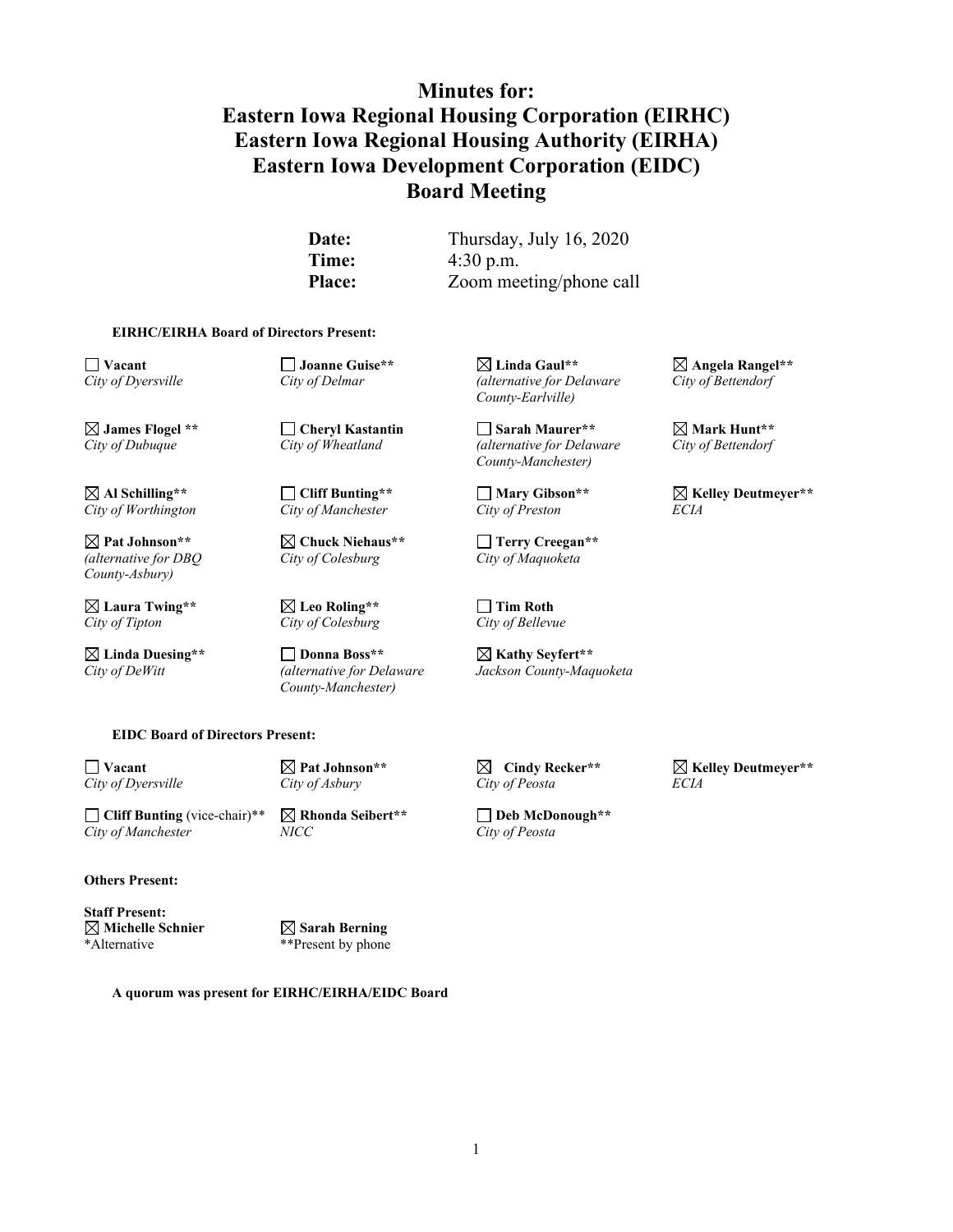# **Call to Order**

The meeting was called to order at 4:34 p.m. by Vice-Chair Jim Flogel.

## **Review and Approve Minutes of EIRHA, EIRHC and EIDC May 21, 2020 Meeting**

Motion by Johnson, second by Roling to approve the minutes from the EIRHA, EIRHC and EIDC May 21, 2020 meeting. The motion passed unanimously.

## **Accept Resignation of EIRHA/EIRHC/EIDC Chair**

Schnier informed the Board that Bill Rediger has resigned from the housing board due to some recent health issues.

Motion by Niehaus, second by Roling to accept the resignation of the EIRHA/EIRHC/EIDC Chair. The motion passed unanimously.

# **Review and Approve EIRHA/EIRHC Vice-Chair to Chair of EIRHA/EIRHC/EIDC**

Schnier stated according to the EIRHA & EIRHC Bylaws if the Chair steps down from their position, the Vice-Chair full-fills the chair position until our annual meeting in November.

Motion by Twing, second by Roling to approve EIRHA/EIRHC Vice-Chair to Chair of EIRHA/EIRHC/EIDC. The motion passed unanimously.

#### **Nominate and Approve Vice-Chair to EIRHA/EIRHC**

Schnier stated that Al Schilling indicated that he would be interested in the Vice-Chair position. Schnier asked the Board if anyone else would like to be in the running for the Vice-Chair position. There were no further nominations for the Vice-Chair position.

Motion by Niehaus, second by Roling to approve Schilling as Vice-Chair to the EIRHA/EIRHC Board. Motion passed unanimously.

## **Review and Approve Chair to represent EIRHA/EIRHC/EIDC on ECIA Exec and Council**

Schnier indicated as Chair of the EIRHA/EIRHC/EIDC Board part of your duties include a seat on the ECIA Exec and Council Boards to represent EIRHA/EIRHC/EIDC. Schnier stated if the Chair was not available to attend the ECIA Board meetings then the Vice-Chair would attend.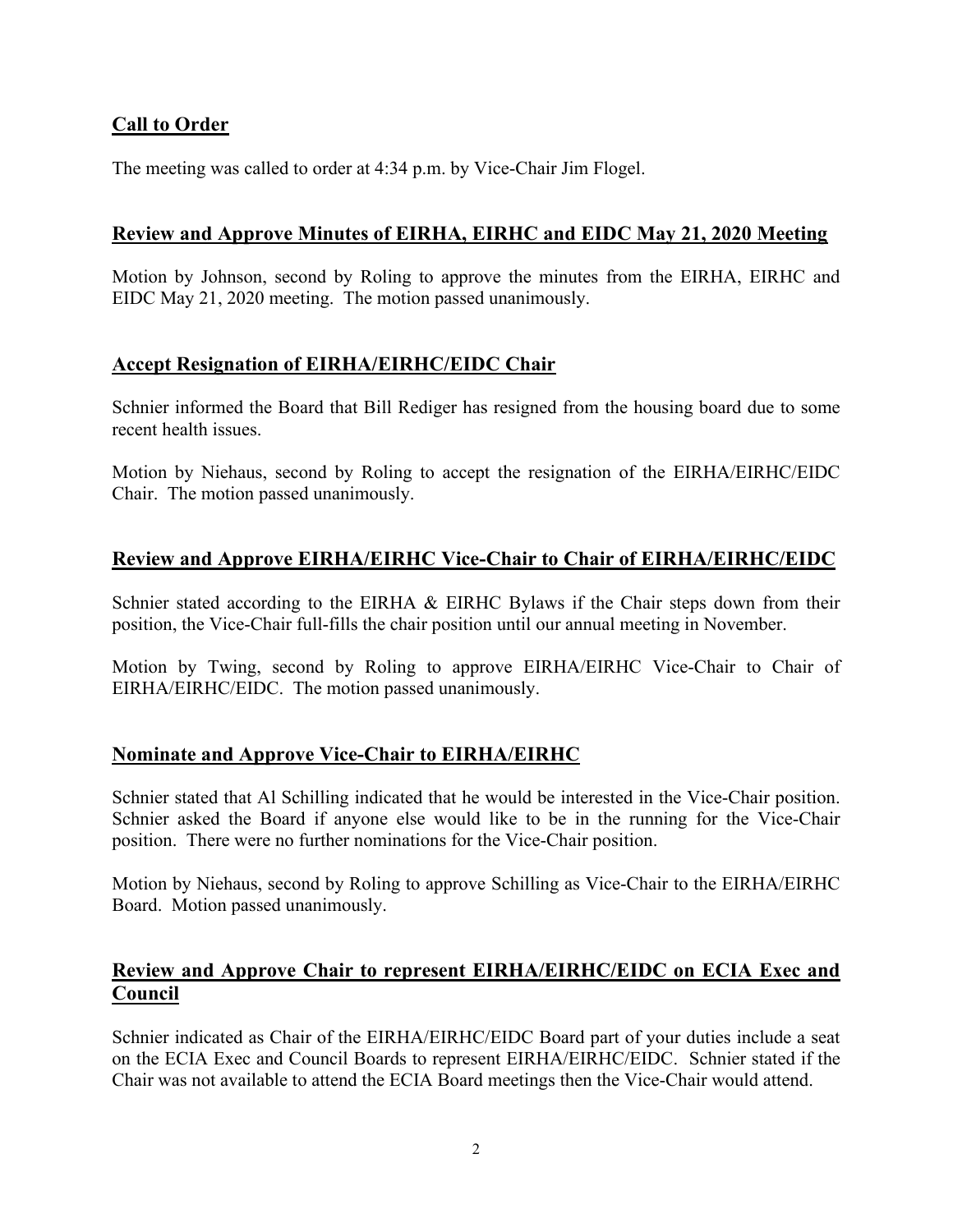Motion by Niehaus, second Gaul to approve the EIRHA Board Chair to represent EIRHA/EIRHC/EIDC on ECIA Exec and Council. The motion passed unanimously.

# **Review and sign HUD Code of Conduct**

Schnier referred to the Code of Conduct, stating each year ECIA requires all employees and board members to review and sign the HUD Code of Conduct. Schnier explained that the Code of Conduct states that Employees, Board members and Commissioners are required to conduct business in a manner consistent with professional codes of conduct and in a manner that does not present a conflict of interest or promote a personal gain. Schnier requested the Board Members to review the Code of Conduct and sign the signature page.

## **Review and Approve General Depository Agreement (HUD-51999 GDA) to reflect the new ownership of American Trust & Savings Bank to MidWestOne Bank**

Schnier stated due to American Trust & Savings Bank being bought out by MidWestOne Bank, our general depository agreement needs to reflect the new ownership.

Motion by Johnson, second by Schilling to approve General Depository Agreement (HUD-51999 GDA) to reflect the new ownership of American Trust & Savings Bank to MidWestOne Bank. The motion passed unanimously.

# **Review and Approve Public Housing and Section 8 (HCV) program expenditures for May and June 2020**

Schnier referred to the account balance statement and reviewed the current cash balance for all programs.

Disbursements for May and June Public Housing include the following expenditures: a total of \$2,832.72 for service calls; \$300.00 for Covid supplies; \$240.00 for Covid supplies; \$4,275.00 for repairs; \$110.00 for repair of a water stop box; \$1,211.00 for HP Probook; \$37.50 for supplies; \$770.00 for installation of storm doors; \$4,143.75 for installation of water heaters. There were no other unusual Public Housing expenditures for May and June.

Schnier noted the May and June Section 8 HCV financials that include the following expenditures: \$240.00 for Covid supplies; \$198.00 for front entry way at ECIA; \$112.50 for supplies; \$7,269.00 for HP Probook. There were no other unusual Section 8 HCV expenditures for May and June.

Motion by Twing, second by Seibert to approve Public Housing and Section 8 (HCV) program expenditures for May and June 2020. The motion passed unanimously.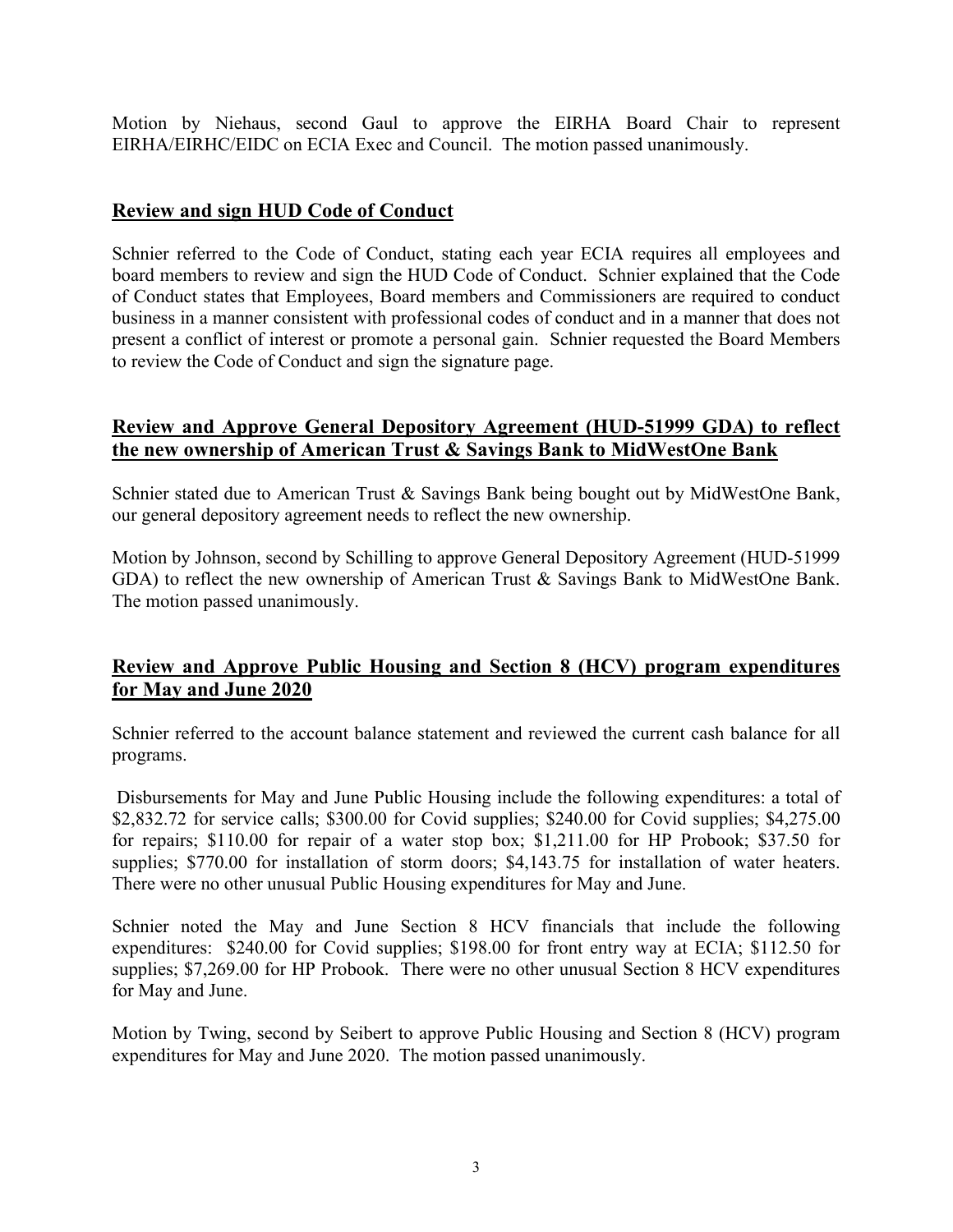# **Review and Approve Mainstream Voucher expenditures for May and June 2020**

Schnier reviewed the Mainstream expenditures for May and June 2020, explaining there were no unusual cash disbursements.

Motion by Johnson, second by Seibert to approve the Mainstream Voucher expenditures for May and June 2020. The motion passed unanimously.

# **Review and Approve Section 8 SEMAP Certification – EIRHA Resolution #11-2020**

Schnier stated that each year the Department of Housing and Urban Development (HUD) requires EIRHA to submit an annual Section 8 Management Assessment Program (SEMAP) certification within 60 days after the end of its fiscal year. The SEMAP Certification is a selfassessment report to measure the following management performance indicators; selection from waiting list, reasonable rent, determination of adjusted income, utility allowance schedule, HQS quality control, HQS enforcement, expanding housing opportunities, payment standards, timely annual reexaminations, correct tenant rent calculations, pre-contract HQS inspections, continuing HQS inspections, lease-up and Family Self-Sufficiency.

Motion by Schilling, second by Twing to approve the Section 8 SEMAP Certification – EIRHA Resolution #11-2020. The motion passed unanimously.

# **Review and Approve Public Housing FY'20 Operating Budget Revision – EIRHA Resolution #12-2020**

Schnier presented the Public Housing FY'20 Operating Budget Revision. She stated that the total operating expenditure was increased to \$899,150.00. Schnier went on to highlight some of the line item revisions. With the infusion of \$413,100.00 in Operating Subsidy, it gave a net surplus of \$74,930. The Operating Reserve increased to \$458,613.00.

Motion by Roling, second by Seibert to approve the Public Housing FY'20 Operating Budget Revision – EIRHA Resolution #12-2020. The motion passed unanimously.

# **Review and Approve CFP contracts**

Schnier referred to the CFP contracts for ECIA front entryway. Stating Portzen Construction's bid came in at \$7,600.00 and Coyles Contracting LLC bid came in at \$7,550.00. Schneir stated staff's recommendation was for Portzen Construction to complete the front entryway.

Motion by Seibert, second by Roling to approve CFP contracts. Motion passed unanimously.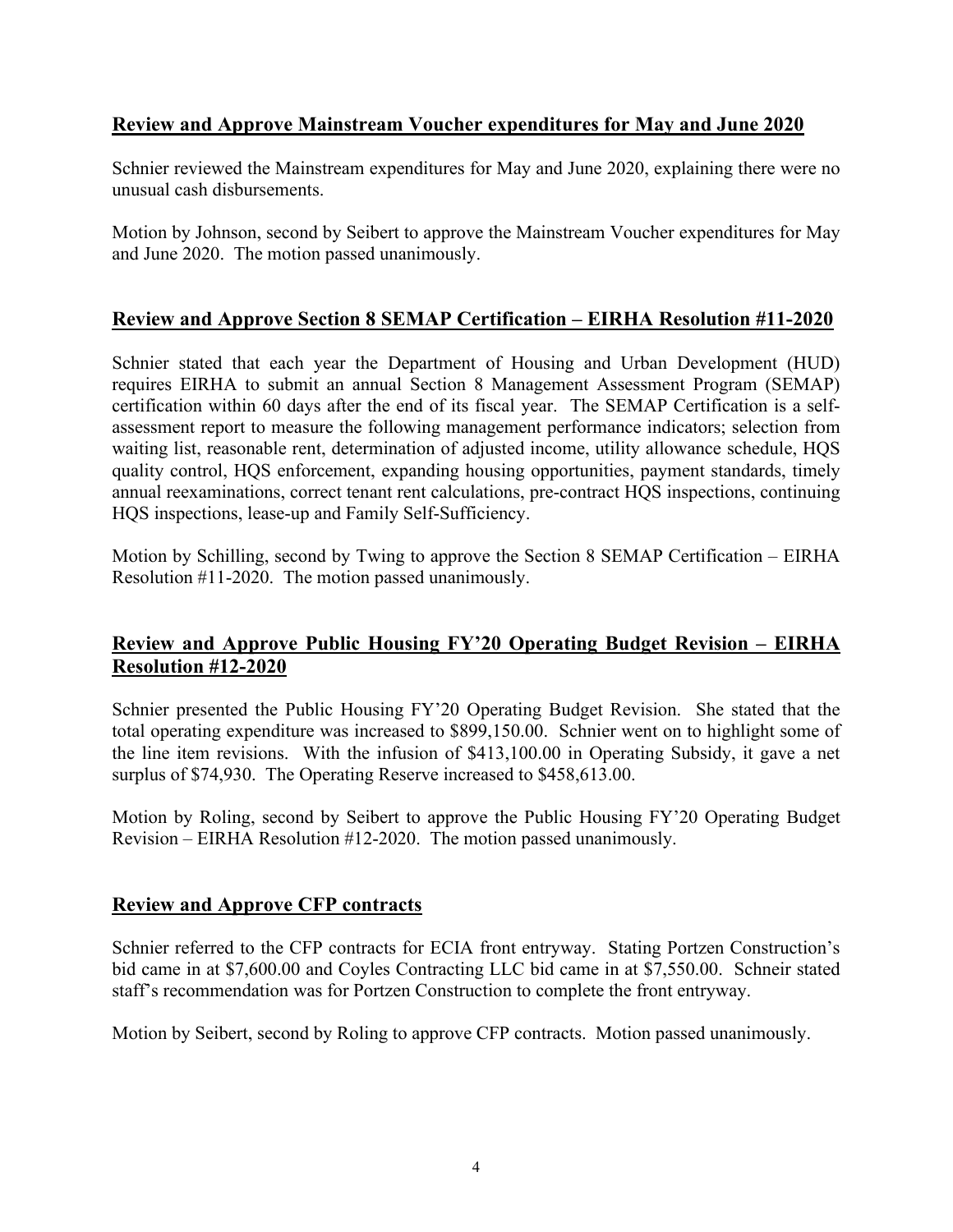# **Review and Approve Foster Youth Initiative Tenant Protection Voucher (FYI TPV) Memorandum of Understanding between EIRHA and Iowa DHS and Iowa Continuum of Care**

Schnier stated the Foster Youth Initiative Tenant Protection Voucher is a new program for youth ages 18-24 with a current or prior history of foster care placement, who are homeless or at risk of homelessness. Staff will work with DHS and COC agencies to receive referrals of clients for the foster youth voucher program. Schnier stated once DHS referred clients to the program, staff will contact HUD with the number of clients referred and HUD will reimburse EIRHA for vouchers given to clients. Schnier informed the board that the MOU is the first step of this program and all but Cedar County COC agency has returned their MOU.

Motion by Twing, second by Schilling to approve Foster Youth Initiative Tenant Protection Voucher (FYI TPV) Memorandum of Understanding between EIRHA and Iowa DHS and Iowa Continuum of Care. Motion passed unanimously.

# **Review and Approve Section 8 Admin Plan revision to include waiting list preference for Foster Youth – EIRHA Resolution #13-2020**

Schnier referred to the admin plan stating the revision to the admin plan is to include a preference for the FYI TPV program to qualify for Section 8 HCV assistance.

# **Review and Approve EIRHC USDA program expenditures for May and June 2020**

Schnier reported on the EIRHC USDA program expenditures for May and June 2020, highlighting the cash disbursements of \$325.00 to Dubuque Home Improvements for roof repairs; and \$1,975.00 to Ness Flooring for flooring in some units.

Motion by Johnson, second by Schilling to approve the EIRHC USDA program expenditures for May and June 2020. The motion passed unanimously.

# **Review and Approve ERIHC EM program expenditures for May and June 2020**

Schnier reviewed the cash disbursements for Evergreen Meadows in May and June 2020 which includes: \$215.00 to Dubuque Home Improvements for roof repair. She indicated there were no other unusual expenditures.

Motion by Johnson, second by Seyfert to approve the EIRHC EM program expenditures for May and June 2020. The motion passed unanimously.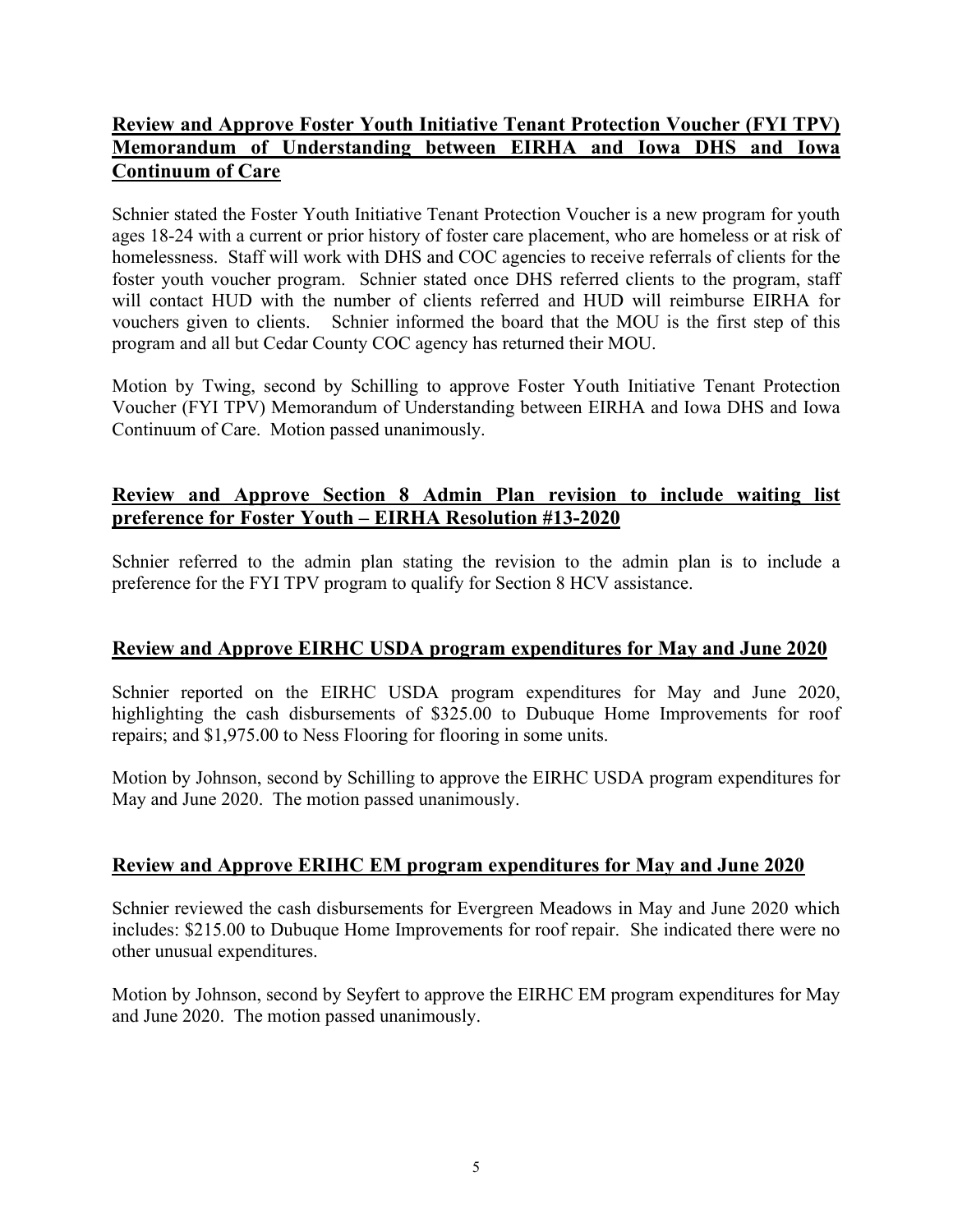# **Review and Approve Tax Credit program expenditures for May and June 2020**

Schnier presented the Asbury EIRP, LLLP (Asbury Meadows) May and June 2020 expenditures to the Board members, noting the following cash disbursements: \$2,107.32 for service calls; \$2,230.08 for first quarter management fees; and \$2,193.50 for pest control. All other cash disbursements were routine expenditures.

Schnier continued with the EIDC May and June 2020 expenditures, stating there were no other unusual cash disbursements.

Motion by Johnson, second by Schilling to approve the Tax Credit program expenditures for May and June 2020. The motion passed unanimously.

## **Review and Approve the Tenant Based Rental Assistance (TBRA) expenditures for May and June 2020**

Schnier indicated that there were no unusual TBRA expenditures.

Motion by Roling, second by Johnson to approve the Tenant Based Rent Assistance (TBRA) expenditures for May and June 2020. The motion passed unanimously.

#### **Other Business**

Deutmeyer thanked Schnier and her staff for all the hard work and dedication they have given during this time with Covid complicating their jobs more than normal.

#### **Future Meeting Dates**

Schnier noted the date for the next housing meeting is Thursday, September 17, 2020 at 4:30 p.m.

#### **Adjournment**

Motion by Johnson, second by Schilling to adjourn the meeting. The motion passed unanimously. The meeting adjourned at 5:23 p.m.

Respectfully Submitted,